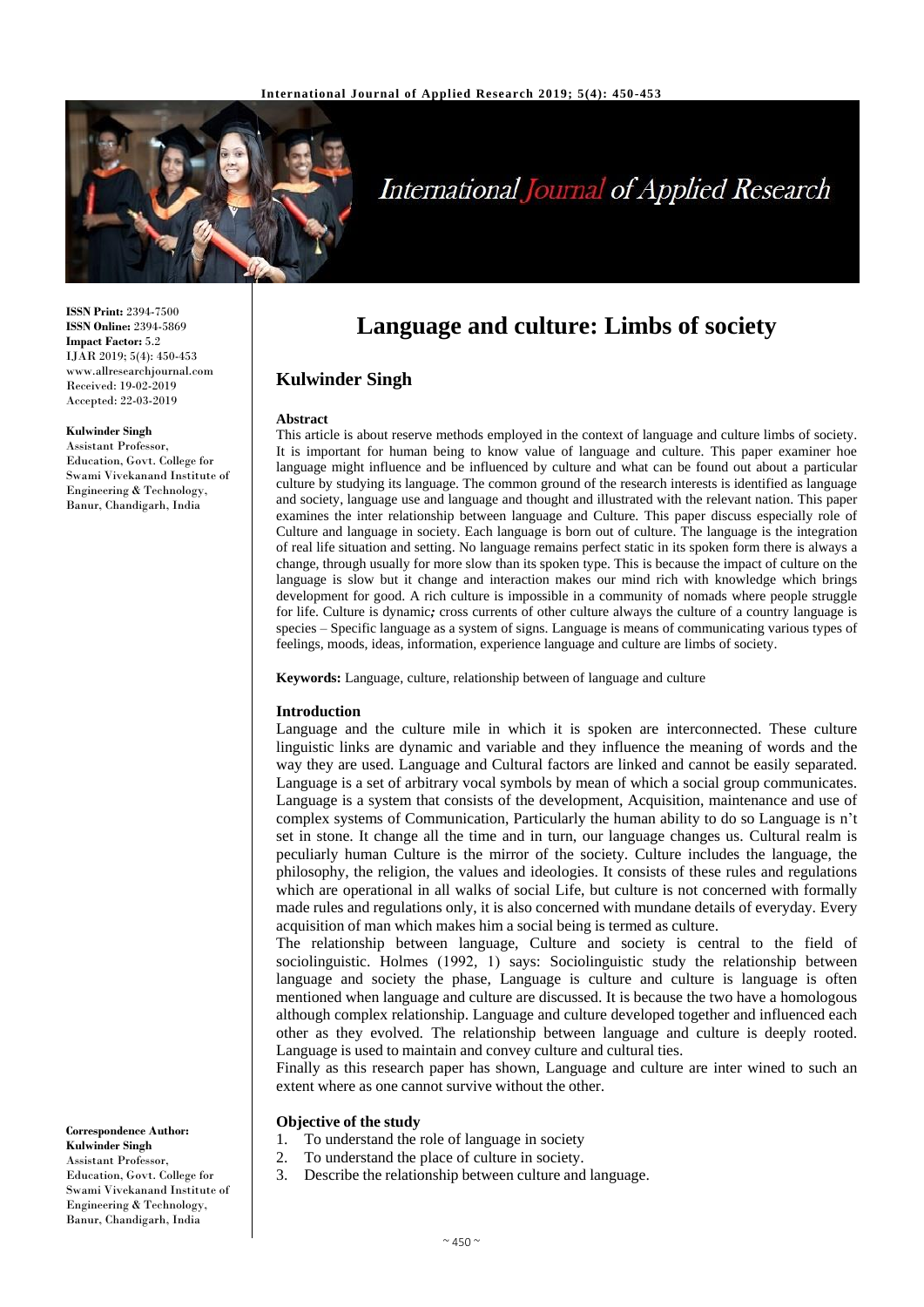## **Research Methodology**

This research paper is the overcome of on overview of studies conducted on language. Culture and their relationship. It is a qualitative research. We used secondary data from various and discussion with experts in this research.

# **Language: Its Nature and Principle**

Language is the soul of the role into which thoughts run and out of which they grow; Language is very important tool for communication. Language is God's gift all creatures of this world. Human language is unique because it is a symbolic communication system. Language is the mirror of the society.

## **Language and Its Nature**

Language is a means of communicating various types of feeling, moods, ideas, information and experiences. To communicate, we need signs and symbols. The Oxford English Dictionary defines language as "words and the method of combining them for the expression of thought". Dwight Bollinger is of the opinion that, "Language is species-specific. It is uniquely human trait shared by culture so diverse and by individuals physically and mentally so uniquely one another."

Language is a purely human and non-instinctive method of communicating ideas, emotions and desires by mean of a system of voluntarily produced symbols. These symbols are in the first instance auditory and they are produced by the so called 'Organs of speech'.

Language is a set of arbitrary vocal symbols by means of which a social group communicates. "Language is the expression of ideas by mean of which speech sound are combined into words, these words are combined into sentences and combination of sentences gives answer to ideas and thoughts."

# **Basic Principles of Language**

- **1. Language Is Learnt:** Any learner with normal intelligence can learn a language. We do not need 'a special gift' for that. But it is not instinctive to man, it has to be acquired. A child removed from the contact of human beings might learn to walk on fours or make meaningless sounds or the sounds he hear. Thus the child picks up the language of his environment.
- **2. Language Is A System:** Each language has a system. Thus it can be observed and analysed. These analyses give us certain fundamental things which tell us about the rules, a code of law or morality or religion. Language is the linguistic code of a society. It is the vehicle of all human thoughts, feelings and actions. It works through system of sound, uttered with certain degree of pitch, stress and intonation.
- **3. Language is made up of Habits:** "Language is the set of human habits the purpose of which is to give expression to human thoughts and feelings especially to import them to other." When a person speaks any language naturally or without any conscious efforts, without thinking about the word order in framing sentence, only then, we can say that he has learnt the language.
- *4.* **Language is a System of Symbols:** Our utterance have no meaning if it dose not co-relate with certain objects, actions, events, ideas etc. If the utterances are

meaningless*;* they are just certain sounds and not language. Language functions through symbol if meanings are attached to them.

- **5. Language Is Aritrary:** This means that there is no direct connection between the sound or form of any word and the object which it represents. There is no scientific explanation for any word we use to mean that particular object. The object and the symbol attached to it is what people have it in mind. If tomorrow they reject the word and replace it which they feel better or which suits well, they can do it.
- **6. The Symbols of Language Are Voacl:** Language and its symbols are primarily meant for speaking, writing is just a secondary representation of language. Language cannot exist in vacuum. The basis of language is speech. It is one of the most effective means of communication.
- **7. Language Is Unique:** NO two languages are the same. Each language has its own structure sounds and words which makes it distinctive. So there is no identity between any two languages in sounds, stress intonation and structure. Similarities in the languages belonging to the same linguistic group may be found. No language can be learnt resorting to the use of other language.
- **8. Language Is for Communication:** Right language comes with right use of pronunciation and intonation which is intelligible to others. Language is a means of communication. If we are able to put across our thoughts to the person we are talking to, then we are successful language users*;* if we fail, we fail as language user.
- **9. Language Grows and Changes:** Nothing is static so how can language be. As the culture changes, Language also changes. What we say today, may not be true about is tomorrow. Dynamism an essential characteristic of a living language, depends upon culture change. Many new words are coined. Much pronunciation change. Some words become old and obsolete giving place to new words which are borrowed and absorbed in a language from time to time.

# **Culture: its Characterstics and Functions**

In order to assure the survival of their biological bring, human beings must construct a social life. Biologists have pointed out that being social is not exclusively a human attributed*;* most animals also display social behaviour. There is a division of labour, co-operation and interdependence quite conspicuous among some of the animals. They display forms of dominance and submission. But they lack culture. Culture realm is peculiarly human. It includes the language, the Philosophy, the religion, the values and ideologies; it consists of those rules and regulations which are operational in all walks of social life. But culture is not concerned with formally made rules and regulations only. It is also concerned with mundane details of everyday life. Every acquisition of man which makes him a social being is termed as culture.

Culture may be stated as the embodiment in customs, traditions, thoughts and institutions etc. Culture is accumulative in nature, as social conditions are changing new experiences, Ideas and theories are always added to it.

# **Characteristics of culture**

**1. Culture is learned behaviour:** Culture is not innate. While living in society by different processes man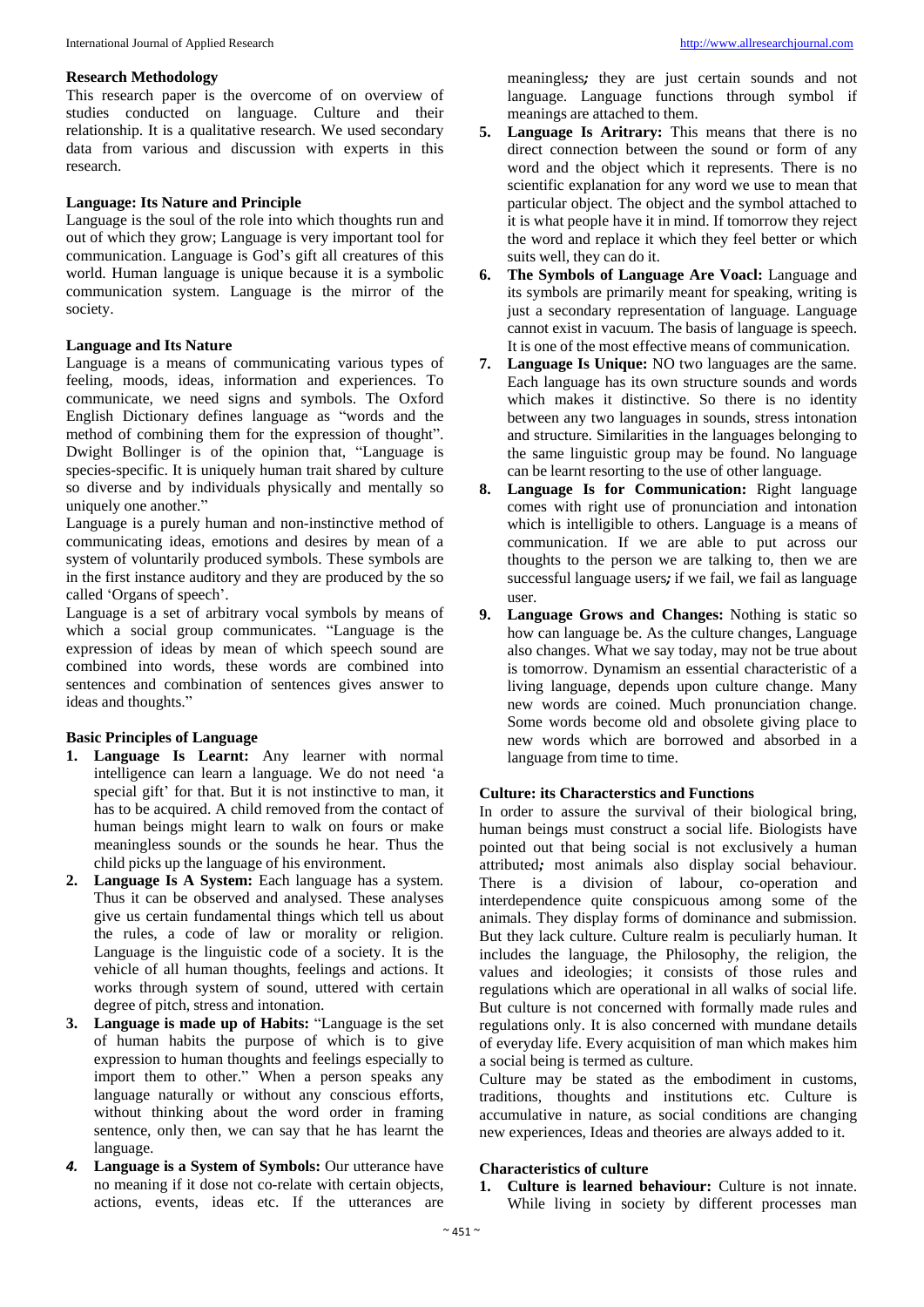learns it from other social beings. At the time of birth man is only a biological entity. Culture is added by the process of socialization. Culture is socially acquired.

- **2. Social heritage:** Culture refers to the common ways of behaviour. It is a social product which is shared by all the members of the group.
- **3. Culture is idealistic:** Culture embodies the ideas and norms of a group. It is sum total of the ideal patterns and norms of behaviour of a group.
- **4. Linked with the past:** Culture is a social heritage of man. It means that it is linked with the past. Culture is a repository of past experience and learning and without it the past experience would have vanished, the past endures because it lives in Culture.
- **5. Culture is an integrated system:** Its various components are integrated with each other and they represent a whole. All the parts are united in such a way as equilibrium is maintained. Any new element or change which is introduced is also integrated.
- **6. Culture satisfies social needs:** Culture helps in the satisfaction of social needs. It guides social action and reaction of the individuals living in society, so that network of relationship that forms society can be maintained. It provides guidelines of social Behaviour.
- **7. Language is the chief vehicle of culture:** Culture is a social heritage which incorporates not only the experiences of the present people but those of the past too. Through language, the past experiences are transmitted to the present people and they will transmit the accumulated wisdom to the coming generation. So culture goes on accumulating and making social advancement possible.
- **8. Manifestation of human mind:** Finally culture is manifestation of human mind in varying moods of nature and environment and in the changing course of history*;* Culture has its own momentum of progress. Man's ideologies are reflected by culture.
- **9. It is super-organic:** Man is the carrier of culture, no doubt without him the evolution of culture would not have been possible. But it is not the creation of any single man. Every culture is more than any individual can grasp or manipulate. It is the habit of the group as a whole and evolves of the satisfaction of social needs of the individuals. It is the product of the interaction of collectively or group as a whole.

# **The Function of Culture**

Culture plays significant for the individual and for the group.

**Importance to the Individual:** Culture plays a significant role in the formation of human personality. The following advantages of culture to an individual may be pointed out.

**1. Culture and Socialization:** It is the culture that makes man a social being*;* Culture is the peculiarity of human society. In the absence of culture there would not be much difference between animal and human society. Culture directs the purely animal instincts of man in a social pattern. Man's behaviour is conditioned by cultural factors. Culture teaches him and guides social ways of behaviour. It provides him a complete design for living. An individual devoid of cultural influence is less than human*;* he is what we call a feral man.

- **2. Culture provides solution for complicated situations.** Man often faces strange and new situation which have many alternatives to follow. Culture guides him what is the appropriate way of behaviour. Which is goaloriented? Without culture he would have been baffled even at the simplest situations. He needs not go through painful trial and error method*;* culture provides him set patterns of behaviour, the successful ways to meet specific demands. Horton and Hunt write, "From before he is born until after he id dead, man is a prisoner of his culture directs and confines his behaviour, limits his goal and measures his rewards...."
- **3. Culture provides traditional interpretations to certain situations.** The traditional interpretations are peculiarities of a culture. If a cat cross one's path, it is interpreted inauspicious in some cultures. Owl may be regarded auspicious in some and inauspicious in other culture. These interpretations differ from culture to culture for the group.

## **Importance to the groups**

- **1. Culture maintains social relationship:** Society is defined as a network of social relationship and this network is the outcome of social action and interaction. Culture provides those rules and regulations which condition social interaction and thus social relationships are maintained. If everybody acts in his own way then behaviour of everybody will be unpredictable and relationships will start breaking up one by one. Culture has provided innumerable checks upon irrational conduct. The entire person is held in line by constraints provided by culture. Culture maintains social relationships; provide set of behaviour thus keeping the group well integrated.
- **2. Culture broadens the outlook of the individual:** Man is basically animal. But due to culture constraints, while satisfying his own needs he has to keep in mind the needs of others. Culture teaches him to think himself as a part of the integrated whole. Due to culture, division of labour is functional, every man has to co-operate with others for the satisfaction of the social needs of the group.
- **3. Culture creates new needs:** As social conditions change, culture creates new needs and new drives. Its motivates man to act in new social situations to achieve new goals.
- **4. Culture provides valuation:** Culture stands for all the achievements which mankind has accumulated during the long course of history. Culture is transmitted from has generation to generation. Supposing whole mankind forgets how to extinguish fire or how to control fire by accident. There would be very serious repercussion of it which may affect the whole mankind. Culture thus links us with our past heritage.
- **5. Culture provides valuation:** In the words of Maclver and page, "Culture is the realm of final valuations and human beings must inter-pret the whole world, including their own devices, techniques and power, in the light of their valuation........." Every people and every age has special ways of looking at things. It is in the light of our culture we conceive different aspects of social life. It provides us appropriate ways to perceive different situations. All the members evaluate the things